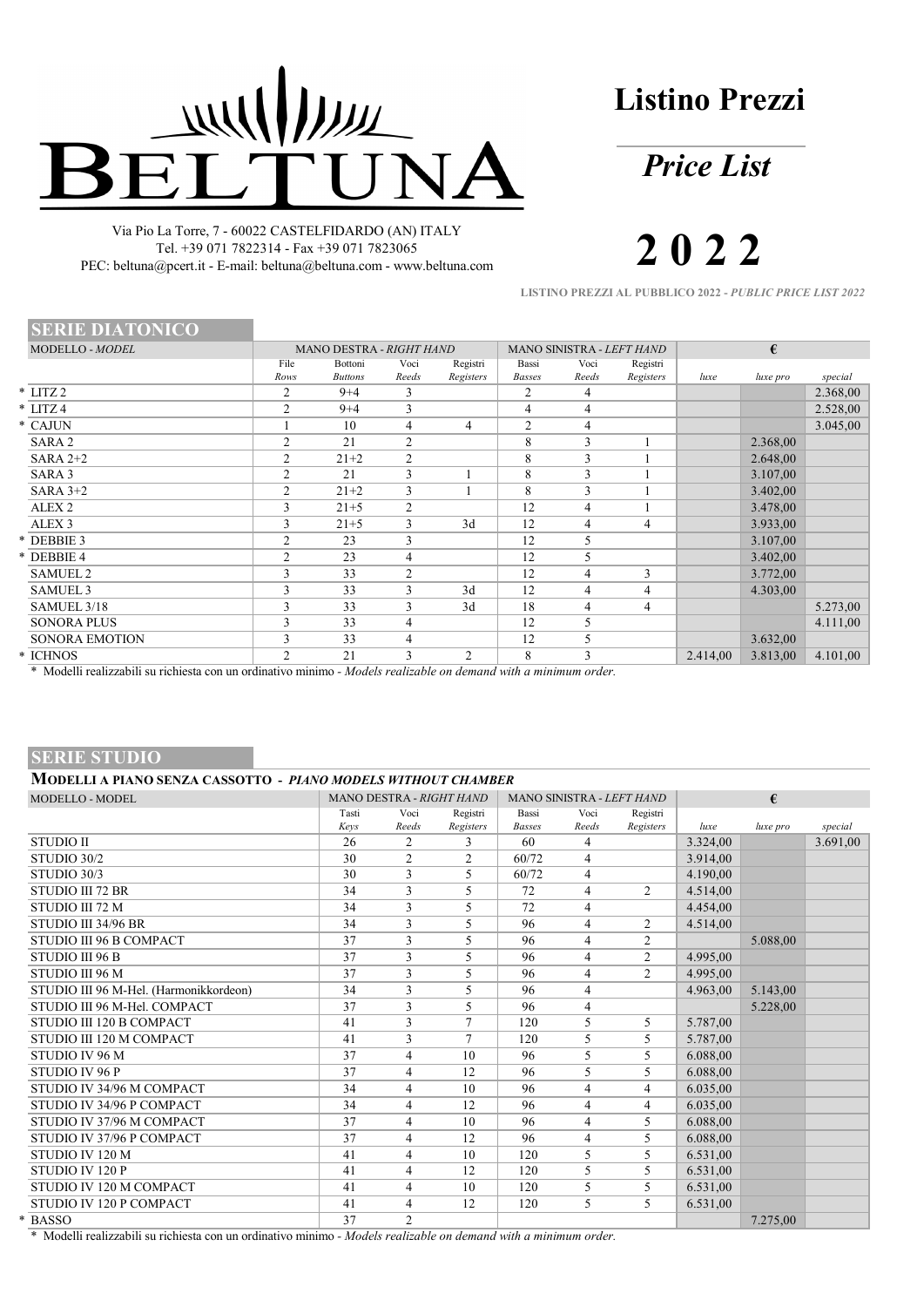# **SERIE STUDIO**

# **MODELLI A BOTTONI SENZA CASSOTTO -** *BUTTONS MODELS WITHOUT CHAMBER*

| MODELLO - MODEL                            | MANO SINISTRA - LEFT HAND<br>MANO DESTRA - RIGHT HAND |       | €         |               |       |           |          |          |          |
|--------------------------------------------|-------------------------------------------------------|-------|-----------|---------------|-------|-----------|----------|----------|----------|
|                                            | Bottoni                                               | Voci  | Registri  | Bassi         | Voci  | Registri  |          |          |          |
|                                            | <b>Buttons</b>                                        | Reeds | Registers | <b>Basses</b> | Reeds | Registers | luxe     | luxe pro | special  |
| STUDIO II K                                | 62/38                                                 |       |           | 60            |       |           | 3.557,00 |          | 4.047,00 |
| STUDIO III 96 K BR                         | 65/39                                                 |       |           | 96            | 4     |           |          | 5.228,00 |          |
| STUDIO III 96 K M Hel. (Harmonikkordeon K) | 65/39                                                 |       |           | 96            | 4     |           |          | 5.554,00 |          |
| STUDIO IV 96 K M COMPACT                   | 72/42                                                 | 4     | 10        | 96            |       |           |          | 7.081.00 |          |
| STUDIO IV 96 K P COMPACT                   | 72/42                                                 | 4     | 12        | 96            |       |           |          | 7.081,00 |          |
| STUDIO IV 120 KM                           | 77/46                                                 | 4     | $9+1$     | 120           |       |           | 6.957,00 |          |          |
| STUDIO IV 120 KP                           | 77/46                                                 |       | $11+1$    | 120           |       |           | 6.957,00 |          |          |
| STUDIO IV K-P COMPACT                      | 77/50                                                 |       | $11+1$    | 120           |       |           |          |          | 8.081,00 |

### **MODELLI A BOTTONI SISTEMA FRANCESE SENZA CASSOTTO -** *FRENCH SYSTEM BUTTON MODELS WITHOUT CHAMBER*

| MODELLO - MODEL |      | MANO DESTRA - RIGHT HAND |       |           |               |       | MANO SINISTRA <i>- LEFT HAND</i> |          |          |
|-----------------|------|--------------------------|-------|-----------|---------------|-------|----------------------------------|----------|----------|
|                 | File | Bottoni                  | Voci  | Registri  | Bassi         | Voci  | Registri                         |          |          |
|                 | Rows | <b>Buttons</b>           | Reeds | Registers | <b>Basses</b> | Reeds | Registers                        | luxe     | luxe pro |
| * STUDIO 100    |      | 60/46                    |       |           | 80            |       |                                  | 3.668,00 |          |
| STUDIO 200 B    | 4/5  | 82/50                    |       |           | 96            |       |                                  | 6.305,00 | 6.920,00 |
| STUDIO 201 M    | 4/5  | 82/50                    |       |           | 96            |       |                                  |          | 6.785.00 |
| STUDIO 300      |      | 82/50                    |       |           | 96            |       |                                  | 6.306.00 | 6.920,00 |

\* Modelli realizzabili su richiesta con un ordinativo minimo *- Models realizable on demand with a minimum order.*

# **SERIE PRESTIGE**

## **MODELLI A PIANO CON CASSOTTO -** *PIANO MODELS WITH CHAMBER*

| <b>MODELLO - MODEL</b>              |       | MANO DESTRA - RIGHT HAND |           |               | MANO SINISTRA - LEFT HAND |              | €         |
|-------------------------------------|-------|--------------------------|-----------|---------------|---------------------------|--------------|-----------|
|                                     | Tasti | Voci                     | Registri  | Bassi         | Voci                      | Registri     |           |
|                                     | Kevs  | Reeds                    | Registers | <b>Basses</b> | Reeds                     | Registers    | GHV       |
| PRESTIGE III 120                    | 42    | 3                        |           | 120           | 5                         | 5            | 9.096,00  |
| PRESTIGE IV 96 M                    | 37    | 4                        | 10        | 96            | 5                         |              | 9.652,00  |
| PRESTIGE IV 96 P                    | 37    | 4                        | 12        | 96            | 5                         |              | 9.652,00  |
| PRESTIGE IV 96M COMPACT             | 37    | 4                        | 10        | 96            | 5                         |              | 9.932,00  |
| PRESTIGE IV 96P COMPACT             | 37    | 4                        | 12        | 96            | 5                         |              | 9.932,00  |
| PRESTIGE IV 120 M                   | 41    | 4                        | 10        | 120           | 5                         | $\mathbf{r}$ | 10.315,00 |
| PRESTIGE IV 120 P                   | 41    | 4                        | 12        | 120           | 5                         |              | 10.315,00 |
| PRESTIGE IV 120 M COMPACT           | 41    | 4                        | 10        | 120           | 5                         |              | 10.475,00 |
| PRESTIGE IV 120 P COMPACT           | 41    | 4                        | 12        | 120           | 5                         |              | 10.475,00 |
| <b>PRESTIGE V</b>                   | 41    | 5                        | 15        | 120           | 5                         |              | 11.620,00 |
| PRESTIGE V COMPACT                  | 41    | 5.                       | 13        | 120           | 5                         | 7            | 11.789,00 |
| PRESTIGE V 96                       | 37    | 5                        | 13        | 96            | 5                         |              | 10.840,00 |
| PRESTIGE V 96 COMPACT               | 37    | 5                        | 13        | 96            | 5                         |              | 10.970.00 |
| PRESTIGE IV 120 P balkan star (ghv) | 41    | 4                        | 13        | 120           | 5                         | 7            | 11.722,00 |
| PRESTIGE V 42 ECHO                  | 42    | 5                        | 15        | 120           | 5                         | $\mathbf{r}$ | 12.758,00 |

#### **MODELLI A BOTTONI CON CASSOTTO -** *BUTTONS MODELS WITH CHAMBER*

| MODELLO - MODEL                   | MANO DESTRA - RIGHT HAND |       |           |               | MANO SINISTRA - <i>LEFT HAND</i> |           |            |
|-----------------------------------|--------------------------|-------|-----------|---------------|----------------------------------|-----------|------------|
|                                   | Bottoni                  | Voci  | Registri  | Bassi         | Voci                             | Registri  |            |
|                                   | <b>Buttons</b>           | Reeds | Registers | <b>Basses</b> | Reeds                            | Registers | <b>GHV</b> |
| PRESTIGE IV K M                   | 77/46                    |       | 10        | 120           |                                  |           | 10.845.00  |
| PRESTIGE IV K P                   | 77/46                    |       |           | 120           |                                  |           | 10.845.00  |
| PRESTIGE V K                      | 77/46                    |       |           | 120           |                                  |           | 12.096,00  |
| PRESTIGE IV K-P balkan star (ghv) | 92/46                    |       |           | 120           |                                  |           | 12.296,00  |

#### **MODELLI A BOTTONI SISTEMA FRANCESE CON CASSOTTO -** *FRENCH SYSTEM BUTTON MODELS WITH CHAMBER*

| <b>MODELLO - MODEL</b> |      | MANO DESTRA - RIGHT HAND |       |           |               |       | MANO SINISTRA - LEFT HAND |           |
|------------------------|------|--------------------------|-------|-----------|---------------|-------|---------------------------|-----------|
|                        | File | Bottoni                  | Voci  | Registri  | Bassi         | Voci  | Registri                  |           |
|                        | Rows | <b>Buttons</b>           | Reeds | Registers | <b>Basses</b> | Reeds | Registers                 | GHV       |
| PRESTIGE 1050          | 4/5  | 82/50                    |       |           | 96            |       |                           | 9.223,00  |
| PRESTIGE 1000          | 4/5  | 87/53                    |       |           | 120           |       |                           | 9.910,00  |
| PRESTIGE 2050          | 4/5  | 82/50                    |       | 5d        | 96            |       |                           | 11.083,00 |
| PRESTIGE 2000          | 4/5  | 92/56                    |       | 5d        | 120           |       |                           | 11.377,00 |
| PRESTIGE 3050          | 4/5  | 82/50                    |       |           | 96            |       |                           | 11.115.00 |
| PRESTIGE 3000          | 4/5  | 92/56                    |       |           | 120           |       |                           | 11.377,00 |

I modelli Prestige 2000 e Prestige 3000 sono disponibili nelle versioni Musette, Piccolo e Doppio Basson.

*The Prestige 2000 and Prestige 3000 models are available in Musette, Piccolo and Double Basson version.*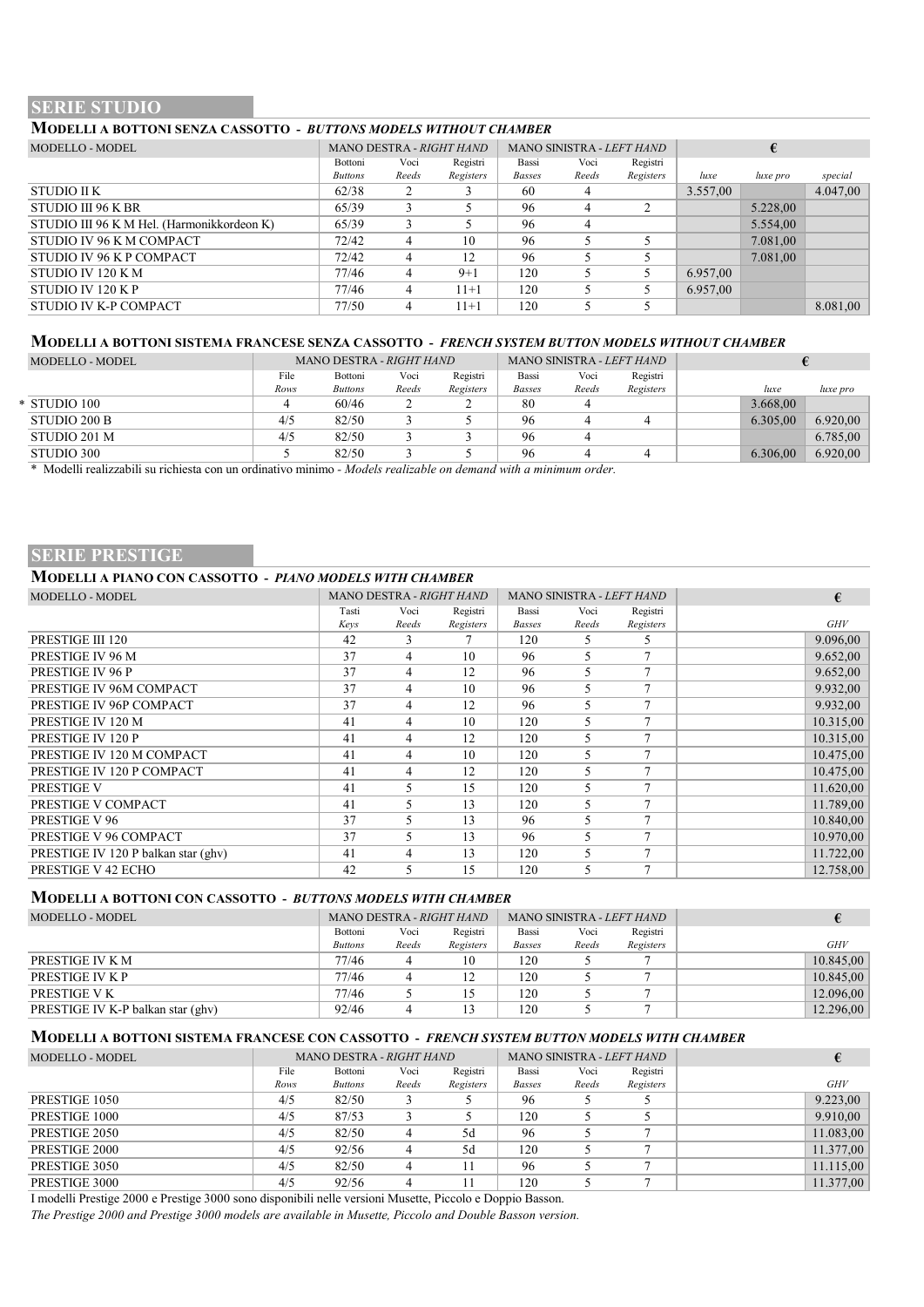# **SERIE LEADER**

# **MODELLI A PIANO CON CASSOTTO AMPLISOUND E GHV -** *PIANO MODELS WITH CHAMBER AMPLISOUND AND GHV*

| <b>MODELLO - MODEL</b>         |       | MANO DESTRA - RIGHT HAND |           |               | MANO SINISTRA - LEFT HAND |           | €         |
|--------------------------------|-------|--------------------------|-----------|---------------|---------------------------|-----------|-----------|
|                                | Tasti | Voci                     | Registri  | Bassi         | Voci                      | Registri  |           |
|                                | Kevs  | Reeds                    | Registers | <b>Basses</b> | Reeds                     | Registers | GHV       |
| <b>LEADER III 120 COMPACT</b>  | 41    | 3                        | $7+2A$    | 120           | 4                         | 5.        | 9.351,00  |
| <b>LEADER IV 96 M</b>          | 37    | 4                        | $10 + 2A$ | 96            | 5                         |           | 10.504,00 |
| <b>LEADER IV 96 P</b>          | 37    | 4                        | $12 + 2A$ | 96            |                           |           | 10.504,00 |
| LEADER IV 96 M COMPACT         | 37    | 4                        | $10+2A$   | 96            |                           |           | 10.760,00 |
| LEADER IV 96 P COMPACT         | 37    | 4                        | $12 + 2A$ | 96            | 5                         |           | 10.760,00 |
| <b>LEADER IV 120 M</b>         | 41    | 4                        | $10+2A$   | 120           |                           |           | 11.204,00 |
| <b>LEADER IV 120 P</b>         | 41    | 4                        | $12 + 2A$ | 120           |                           |           | 11.204,00 |
| <b>LEADER IV 120 M COMPACT</b> | 41    | 4                        | $10+2A$   | 120           | 5                         |           | 11.375,00 |
| <b>LEADER IV 120 P COMPACT</b> | 41    | 4                        | $12 + 2A$ | 120           |                           |           | 11.375,00 |
| <b>LEADER V</b>                | 41    | 5.                       | $13+2A$   | 120           |                           |           | 12.584,00 |
| <b>LEADER V COMPACT</b>        | 41    | 5.                       | $13+2A$   | 120           | 5                         |           | 12.778,00 |
| LEADER V 96 COMPACT            | 37    | 5                        | $13+2A$   | 96            |                           |           | 11.896,00 |
| <b>LEADER V 96</b>             | 37    | 5.                       | $13+2A$   | 96            |                           |           | 11.766,00 |

#### **MODELLI A BOTTONI CON CASSOTTOAMPLISOUND E GHV -** *BUTTONS MODELS WITH CHAMBER AMPLISOUND AND GHV*

| MODELLO - MODEL  |                |       | MANO DESTRA - RIGHT HAND |               |       | MANO SINISTRA - LEFT HAND |           |
|------------------|----------------|-------|--------------------------|---------------|-------|---------------------------|-----------|
|                  | Bottoni        | Voci  | Registri                 | Bassi         | Voci  | Registri                  |           |
|                  | <b>Buttons</b> | Reeds | Registers                | <b>Basses</b> | Reeds | Registers                 | GHV       |
| LEADER IV K M    | 77/46          | 4     | $10+2A$                  | 120           |       |                           | 11.664,00 |
| LEADER IV K P    | 77/46          | 4     | $12 + 2A$                | 120           |       |                           | 11.664,00 |
| LEADER V K       | 77/46          |       | $15 + 2A$                | 120           |       |                           | 13.039,00 |
| $A = Amplisound$ |                |       |                          |               |       |                           |           |

#### **MODELLI A BOTTONI SISTEMA FRANCESE CON CASSOTTO, AMPLISOUND E GHV** *FRENCH SYSTEM BUTTON MODELS WITH CHAMBER, AMPLISOUND AND GHV*

| MODELLO - MODEL    |      | MANO DESTRA - RIGHT HAND |       |           |               |       | MANO SINISTRA - LEFT HAND |           |
|--------------------|------|--------------------------|-------|-----------|---------------|-------|---------------------------|-----------|
|                    | File | Bottoni                  | Voci  | Registri  | Bassi         | Voci  | Registri                  |           |
|                    | Rows | <b>Buttons</b>           | Reeds | Registers | <b>Basses</b> | Reeds | Registers                 | GHV       |
| LEADER 1050        | 4/5  | 82/50                    |       |           | 96            |       |                           | 9.305,00  |
| LEADER 1000        | 4/5  | 87/53                    |       | $5d+1A$   | 120           |       |                           | 9.920,00  |
| LEADER 2050        | 4/5  | 82/50                    | 4     | $5d+1A$   | 96            |       |                           | 12.630,00 |
| <b>LEADER 2000</b> | 4/5  | 92/56                    | 4     | $5d+1A$   | 120           |       |                           | 12.869,00 |
| LEADER 3050        |      | 82/50                    | 4     | $11+2A$   | 96            |       |                           | 12.630,00 |
| LEADER 3000        |      | 92/56                    |       | $11+2A$   | 120           |       |                           | 12.869,00 |

I modelli Leader 2000 e Leader 3000 sono disponibili nelle versioni Musette, Piccolo e Doppio Basson. *A=Amplisound The Leader 2000 and Leader 3000 models are available in Musette, Piccolo and Double Basson version.* 

# **SERIE SPIRIT**

| <b>MODELLI A PIANO CON CASSOTTO - PIANO MODELS WITH CHAMBER</b> |       |                          |           |        |                           |           |           |           |
|-----------------------------------------------------------------|-------|--------------------------|-----------|--------|---------------------------|-----------|-----------|-----------|
| <b>MODELLO - MODEL</b>                                          |       | MANO DESTRA - RIGHT HAND |           |        | MANO SINISTRA - LEFT HAND |           |           | €         |
|                                                                 | Tasti | Voci                     | Registri  | Bassi  | Voci                      | Registri  |           |           |
|                                                                 | Kevs  | Reeds                    | Registers | Basses | Reeds                     | Registers | classic   | luxury    |
| SPIRIT IV 108M                                                  | 37    | 4                        | 10        | 108    | 5                         |           | 11.675,00 | 15.188,00 |
| <b>SPIRIT IV 108P</b>                                           | 37    | 4                        | 12        | 108    |                           |           | 11.675,00 | 15.188,00 |
| SPIRIT IV 108M COMPACT                                          | 37    | 4                        | 10        | 108    | 5                         |           | 11.930,00 | 15.443,00 |
| SPIRIT IV 108P COMPACT                                          | 37    | 4                        | 12        | 108    | 5                         |           | 11.930.00 | 15.443,00 |
| <b>SPIRIT IV 120M</b>                                           | 41    | 4                        | 10        | 120    | 5                         |           | 12.374,00 | 15.888,00 |
| <b>SPIRIT IV 120P</b>                                           | 41    | 4                        | 12        | 120    | 5                         |           | 12.374.00 | 15.888,00 |
| SPIRIT IV 120M COMPACT                                          | 41    | 4                        | 10        | 120    | 5                         |           | 12.545,00 | 16.058,00 |
| SPIRIT IV 120P COMPACT                                          | 41    | 4                        | 12        | 120    | 5                         |           | 12.545,00 | 16.058,00 |
| <b>SPIRIT V</b>                                                 | 41    | 5                        | 15        | 120    | 5                         |           | 13.755,00 | 17.269,00 |
| SPIRIT V COMPACT                                                | 41    | 5                        | 13        | 120    | 5                         |           | 13.949,00 | 17.461,00 |
| <b>SPIRIT V108</b>                                              | 37    | 5                        | 13        | 108    | 5                         | 7         | 12.938,00 | 16.449,00 |
| SPIRIT V108 COMPACT                                             | 37    |                          | 13        | 108    | 5                         |           | 13.068.00 | 16.581,00 |

#### **MODELLI A BOTTONI CON CASSOTTO -** *BUTTONS MODELS WITH CHAMBER*

| MODELLO - MODEL   | MANO DESTRA - RIGHT HAND |       |           |               |       | MANO SINISTRA - <i>LEFT HAND</i> |  |           |           |
|-------------------|--------------------------|-------|-----------|---------------|-------|----------------------------------|--|-----------|-----------|
|                   | Bottoni                  | Voci  | Registri  | Bassi         | Voci  | Registri                         |  |           |           |
|                   | <b>Buttons</b>           | Reeds | Registers | <b>Basses</b> | Reeds | Registers                        |  | classic   | luxury    |
| SPIRIT IV K-M     | 77/46                    |       |           | 120           |       |                                  |  | 12.835.00 | 16.812.00 |
| SPIRIT IV K-P     | 77/46                    |       |           | 120           |       |                                  |  | 12.835.00 | 16.812.00 |
| <b>SPIRIT V K</b> | 77/46                    |       |           | 120           |       |                                  |  | 14.211.00 | 18.190.00 |